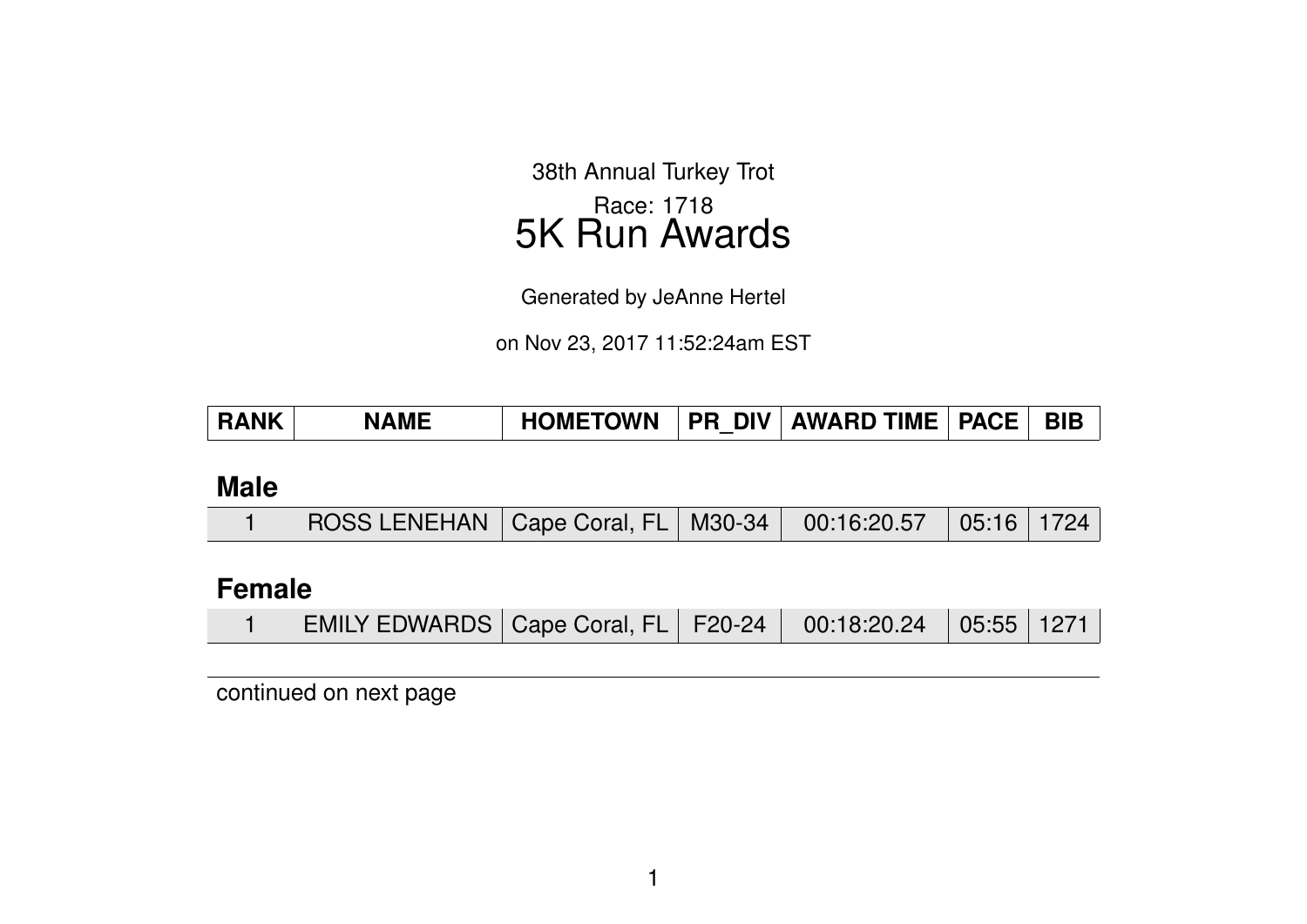| <b>RANK</b> | <b>NAME</b>           | <b>HOMETOWN</b> |        | PR DIV   AWARD TIME   PACE   BIB |            |  |
|-------------|-----------------------|-----------------|--------|----------------------------------|------------|--|
|             | <b>Male Masters</b>   |                 |        |                                  |            |  |
|             | <b>MICHAEL MCHUGH</b> | Fort Myers, FL  | M50-54 | 00:17:30.58                      | 05:39 1059 |  |

### **Female Masters**

|  | <b>JULIE TALBOT</b> | Arlington Heights, IL   F45-49   00:20:46.93   06:44   1247 |  |  |  |  |
|--|---------------------|-------------------------------------------------------------|--|--|--|--|
|--|---------------------|-------------------------------------------------------------|--|--|--|--|

### **Male Grand Masters**

| MIOUALE MOULOU<br><b>MIDITALL MUTUUT</b> | $\Gamma_{\alpha}$ <sup>+</sup> M <sub>uare</sub> $\Gamma$<br>$T$ UTTWIYCIS, IT | MLO <sub>L</sub><br>ਾਗ <del>ਰਚਾਰਥ</del> ਾ | 0.47.00E<br>7 <del>00.17.00.00</del> | <del>05:39</del> | <del>1059</del> |
|------------------------------------------|--------------------------------------------------------------------------------|-------------------------------------------|--------------------------------------|------------------|-----------------|
| <b>CHRIS MEIER</b>                       | Cape Coral, FL                                                                 | M50-54                                    | 00:19:08.31                          | 06:10            | 150             |

#### **Female Grand Masters**

| F50-54<br><b>PATTY ORMSBY</b><br>00:20:58.81<br>$\mid 06:47 \mid 1635$<br>Fort Myers, FL |  |
|------------------------------------------------------------------------------------------|--|
|------------------------------------------------------------------------------------------|--|

## **Male Senior Grand Masters**

| <b>BUTCH CAIMANO</b>   | Youngstown, OH | $\parallel$ M60-64 $\parallel$ 00:20:53.57 $\parallel$ 06:45 $\parallel$ 429 |  |
|------------------------|----------------|------------------------------------------------------------------------------|--|
| continued on pout pose |                |                                                                              |  |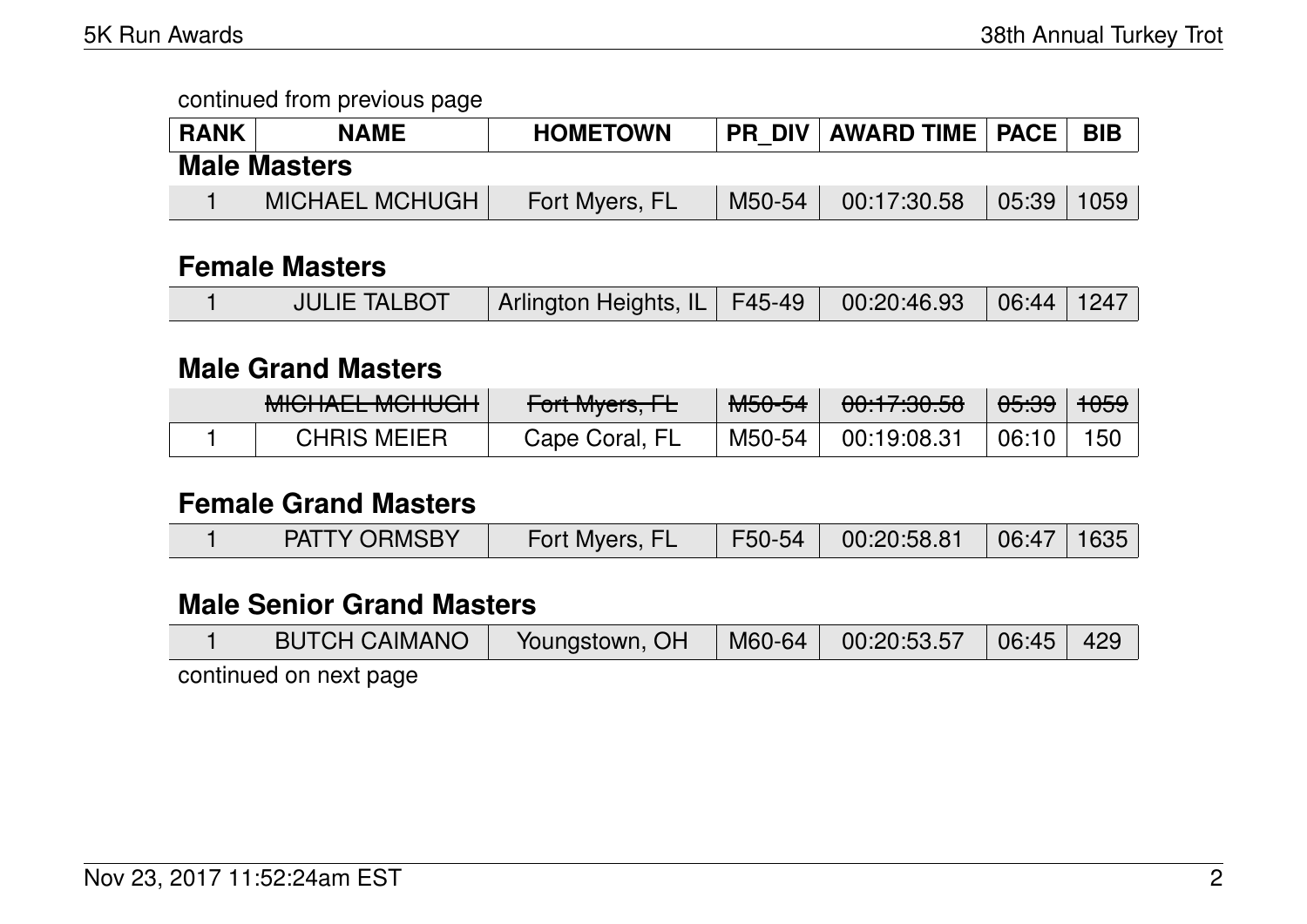|  | NAML | <b>HOMETOWN</b> | <b>DIV</b><br><b>PR</b> | <b>AWARD TIME</b> | <b>PACE</b> |  |
|--|------|-----------------|-------------------------|-------------------|-------------|--|
|--|------|-----------------|-------------------------|-------------------|-------------|--|

### **Female Senior Grand Masters**

|  | MARY BETH LEES   Cape Coral, FL   F60-64   00:26:21.38   08:31   914 |  |  |  |  |  |
|--|----------------------------------------------------------------------|--|--|--|--|--|
|--|----------------------------------------------------------------------|--|--|--|--|--|

## **Overall**

|  | <b>ROSS LENEHAN</b> | Cape Coral, FL   M30-34   00:16:20.57   05:16   1724 |  |  |  |  |
|--|---------------------|------------------------------------------------------|--|--|--|--|
|--|---------------------|------------------------------------------------------|--|--|--|--|

### **M1-9**

|                  | <b>RYAN PFANNENSTIEL</b> | Fort Myers, FL | $M1-9$ | 00:23:26.46 | 07:33 | 553  |
|------------------|--------------------------|----------------|--------|-------------|-------|------|
|                  | <b>TYLER BROMLEY</b>     | Fort Myers, FL | $M1-9$ | 00:23:40.36 | 07:38 | 1649 |
| 3                | <b>JOHN PFANNENSTIEL</b> | Fort Myers, FL | $M1-9$ | 00:24:12.67 | 07:48 | 552  |
| $\boldsymbol{4}$ | <b>BROCK CATLIN</b>      | Fort Myers, FL | $M1-9$ | 00:24:52.40 | 08:01 | 1557 |
| 5                | <b>LUCAS LEMM</b>        | Fort Myers, FL | $M1-9$ | 00:25:21.04 | 08:10 | 1441 |

# **F1-9**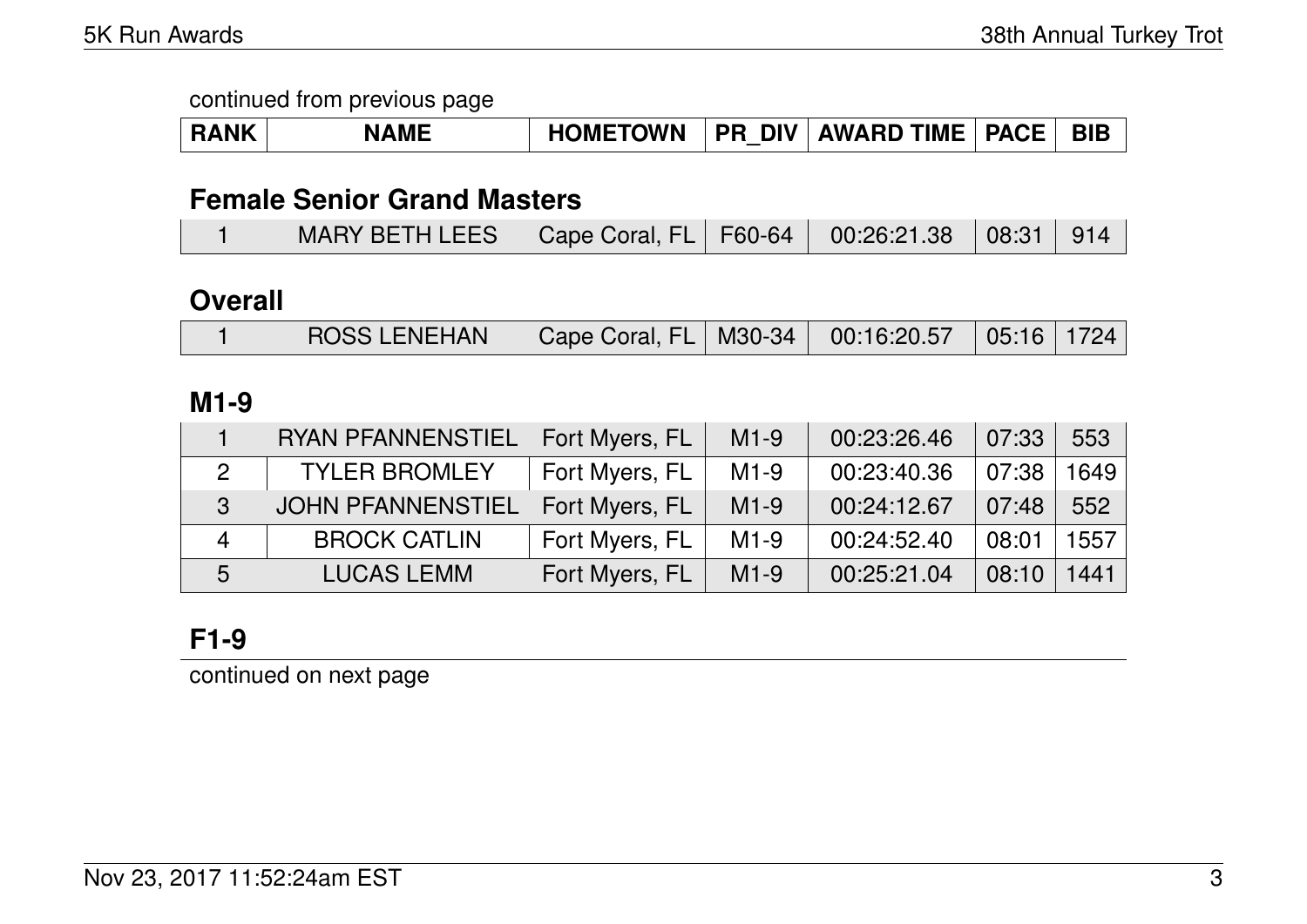| <b>RANK</b> | <b>NAME</b>             | <b>HOMETOWN</b>      | <b>PR DIV</b> | <b>AWARD TIME</b> | <b>PACE</b> | <b>BIB</b> |
|-------------|-------------------------|----------------------|---------------|-------------------|-------------|------------|
|             | <b>GABI WINTERS</b>     | Cape Coral, FL       | $F1-9$        | 00:26:19.94       | 08:29       | 742        |
| 2           | <b>RHEALYN ANDERSON</b> | North Fort Myers, FL | $F1-9$        | 00:28:03.09       | 09:02       | 100        |
| 3           | <b>KELSI LONGABARDI</b> | Cape Coral, FL       | $F1-9$        | 00:30:25.90       | 09:48       | 1701       |
| 4           | <b>MACY SAWCZYN</b>     | Fort Myers, FL       | $F1-9$        | 00:31:06.52       | 10:01       | 672        |
| 5           | <b>MADISON RUTH</b>     | Cape Coral, FL       | $F1-9$        | 00:31:28.17       | 10:08       | 1404       |

## **M10-12**

|                | <b>TYLER ZENCZAK</b>   | Fort Myers, FL       | M <sub>10</sub> -12 | 00:19:48.23 | 06:23 | 1351 |
|----------------|------------------------|----------------------|---------------------|-------------|-------|------|
|                | <b>TIMOTHY SCHULTZ</b> | Fort Myers, FL       | $M10-12$            | 00:20:28.62 | 06:36 | 1750 |
| 3              | <b>COLLIN MEAGHER</b>  | Fort Myers, FL       | $M10-12$            | 00:23:13.05 | 07:29 | 1617 |
| $\overline{4}$ | <b>DENNY OLSEN</b>     | North Fort Myers, FL | $M10-12$            | 00:23:25.17 | 07:33 | 959  |
| 5              | <b>BRANDON BILL</b>    | Fort Myers, FL       | $M10-12$            | 00:23:45.45 | 07:39 | 927  |

# **F10-12**

| $\vert$ 00:23:39.53 07:37 206<br><b>KYLIE THOMAS</b><br>$\mid$ F10-12 $\mid$<br>Fort Myers, FL |  |
|------------------------------------------------------------------------------------------------|--|
|------------------------------------------------------------------------------------------------|--|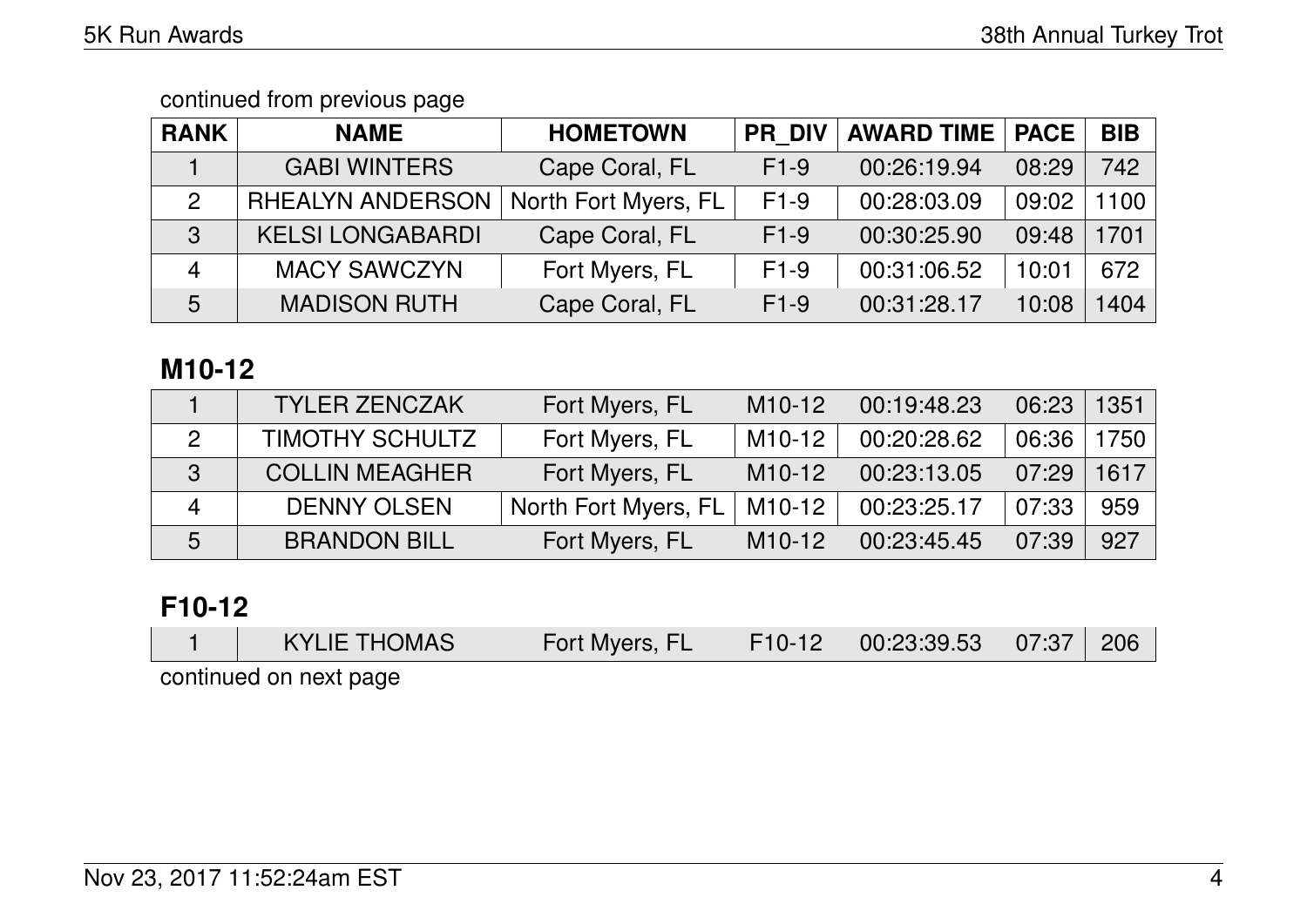| <b>RANK</b>    | <b>NAME</b>             | <b>HOMETOWN</b>             | <b>PR DIV</b> | <b>AWARD TIME   PACE  </b> |       | <b>BIB</b> |
|----------------|-------------------------|-----------------------------|---------------|----------------------------|-------|------------|
| 2              | <b>ELIZABETH MCHUGH</b> | Fort Myers, $FL$   $F10-12$ |               | 00:24:13.65                | 07:48 | 1061       |
| 3              | <b>ANNABELLE MARSH</b>  | Fort Myers, FL   F10-12     |               | 00:24:23.46                | 07:52 | 1624       |
| $\overline{4}$ | <b>JENA BRADISH</b>     | Cape Coral, FL   F10-12     |               | 00:24:38.78                | 07:56 | 1298       |
| 5              | <b>MADISON LEHMAN</b>   | Cape Coral, FL   F10-12     |               | 00:25:31.83                | 08:14 | 686        |

## **M13-15**

|                | ETHAN TANK               | Fort Myers, FL   M13-15   |        | 00:18:28.01 | 05:57 | 1169 |
|----------------|--------------------------|---------------------------|--------|-------------|-------|------|
| $\overline{2}$ | <b>PHILIP FISCHLER</b>   | Fort Myers, $FL$   M13-15 |        | 00:19:01.17 | 06:08 | 1862 |
| 3              | <b>JOSEPH ZIDEK</b>      | Cape Coral, FL   M13-15   |        | 00:19:12.03 | 06:11 | 53   |
| $\overline{4}$ | <b>JARED POCKLINGTON</b> | Fort Myers, $FL$   M13-15 |        | 00:19:39.97 | 06:20 | 1374 |
| 5              | <b>CHARLES MEAGHER</b>   | Fort Myers, FL            | M13-15 | 00:19:55.81 | 06:25 | 1616 |

## **F13-15**

| JESSICA EDWARDS   Cape Coral, FL   F13-15   00:19:55.55   06:25   1272 |  |                                                  |  |
|------------------------------------------------------------------------|--|--------------------------------------------------|--|
| MEG MARTZ                                                              |  | Oxford, MS   F13-15   00:20:16.49   06:32   1007 |  |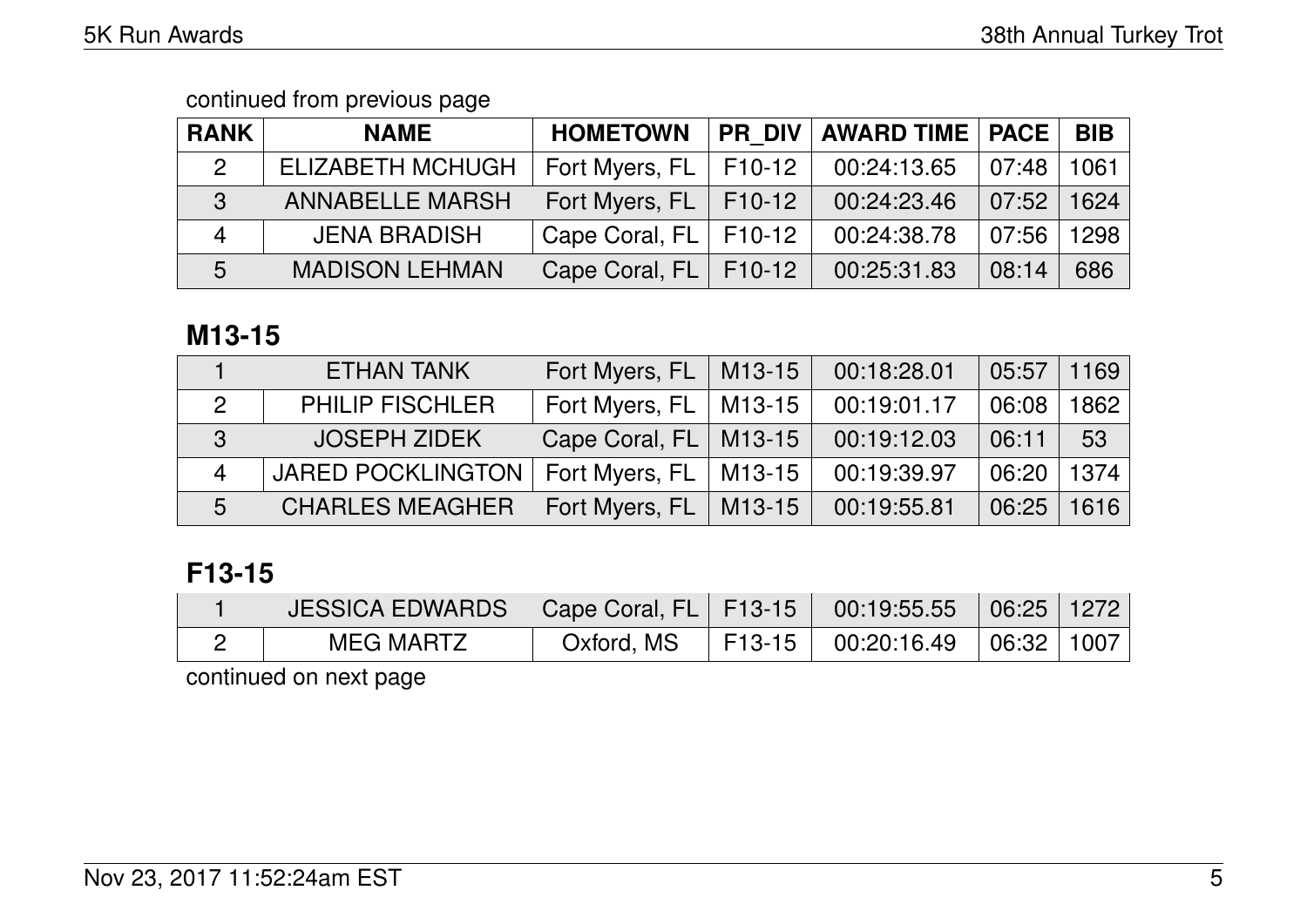| <b>RANK</b> | <b>NAME</b>                | <b>HOMETOWN</b>             | PR_DIV   AWARD TIME   PACE   BIB |                     |      |
|-------------|----------------------------|-----------------------------|----------------------------------|---------------------|------|
| 3           | <b>SAMMIE ALPHIN</b>       | Noblesville, IN   F13-15    | 00:21:36.11                      | 06:58               | -461 |
| 4           | <b>SAM STENSRUD</b>        | Fort Myers, $FL$   $F13-15$ | 00:22:32.99                      | $\mid$ 07:16 $\mid$ | 632  |
| 5           | <b>ELIZABETH SWIERSZ  </b> | Fort Myers, $FL$   F13-15   | 00:23:45.97                      | 07:39               | 1239 |

### **M16-19**

|                | <b>EVAN BABATZ</b>    | Fort Myers, FL   M16-19   | 00:17:46.09 | 05:44 | 1682 |
|----------------|-----------------------|---------------------------|-------------|-------|------|
|                | <b>GRIFFIN EAST</b>   | Fort Myers, $FL$   M16-19 | 00:18:43.18 | 06:02 | 1438 |
| 3              | <b>TIMOTHY BRETT</b>  | Cape Coral, FL   M16-19   | 00:18:44.09 | 06:02 | 1540 |
| $\overline{4}$ | DORIAN F OROZCO       | Cape Coral, FL   M16-19   | 00:20:53.11 | 06:44 | 1223 |
| 5              | <b>CALEB ISENHOUR</b> | Cape Coral, FL   M16-19   | 00:20:58.06 | 06:45 | 1168 |

## **F16-19**

| CHEYENNE YOUNG   Cape Coral, FL   F16-19 |                                                      | $00:20:57.05$ 06:45 1727     |  |
|------------------------------------------|------------------------------------------------------|------------------------------|--|
| AMANDA GROSS                             | Cape Coral, FL   F16-19   00:23:00.26   07:25   1797 |                              |  |
| <b>ASHLEY WATSON</b>                     | Cape Coral, FL   F16-19                              | $00:23:47.92$ $07:40$ $1115$ |  |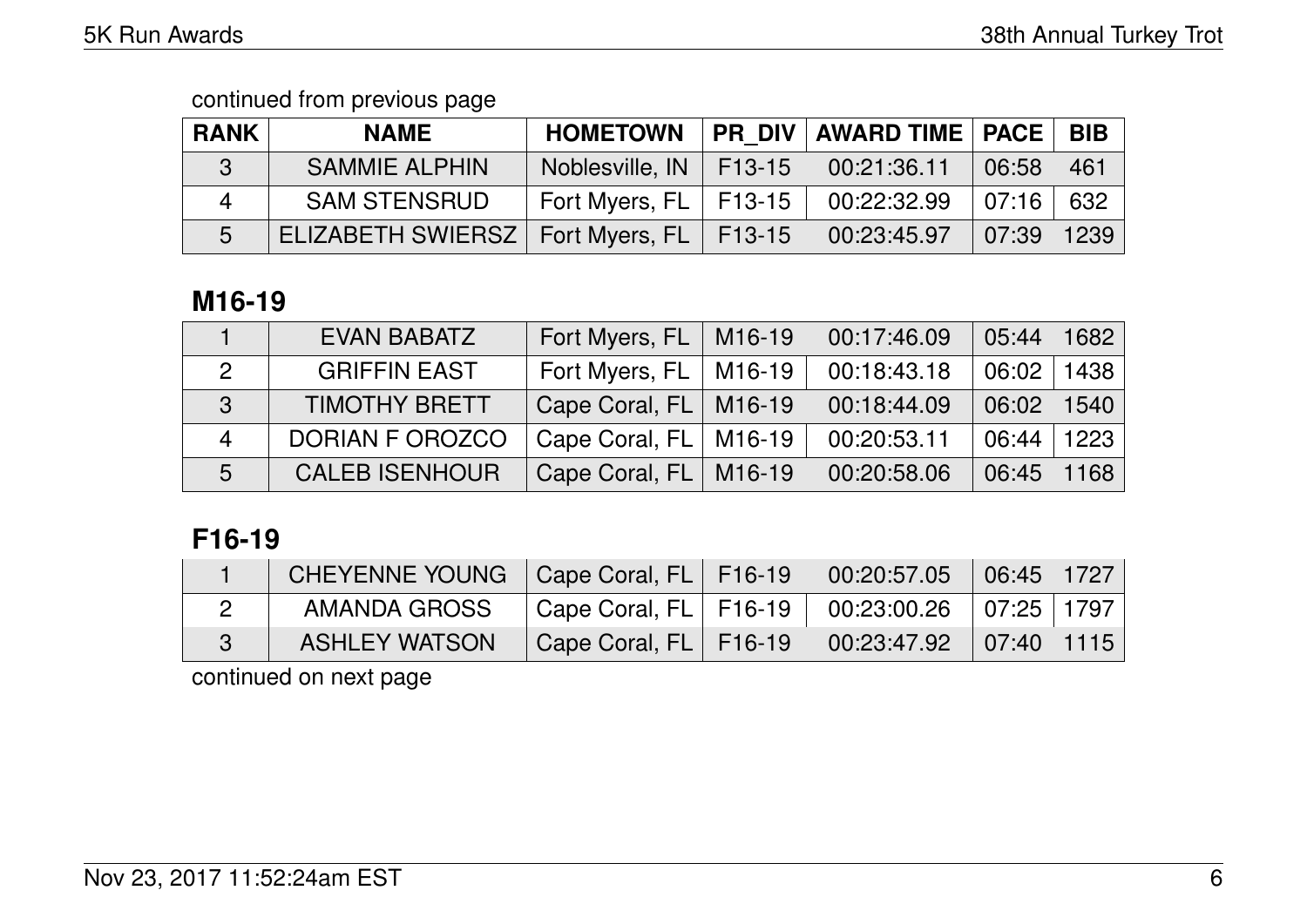| <b>RANK</b> | <b>NAME</b>          | <b>HOMETOWN</b> | <b>PR DIV</b>       | <b>∣AWARD TIME ∣ PACE</b> |                 | <b>BIB</b> |
|-------------|----------------------|-----------------|---------------------|---------------------------|-----------------|------------|
|             | <b>JULIA CANZANO</b> | Cape Coral, FL  | F16-19              | 00:23:48.59               | $ 07:40\rangle$ | 64         |
|             | <b>AUTUM KOENIGS</b> | Cape Coral, FL  | F <sub>16</sub> -19 | 00:23:59.94               | 07:44           | 1688       |

#### **M20-24**

|   | <b>RAM KHALMURATOV</b> | Fort Myers, FL       | M20-24 | 00:17:01.66 | 05:29 | 466  |
|---|------------------------|----------------------|--------|-------------|-------|------|
|   | <b>RICO YORICO</b>     | Waterbury, CT        | M20-24 | 00:18:44.86 | 06:03 | 1479 |
| 3 | <b>JACK GOWER</b>      | North Fort Myers, FL | M20-24 | 00:18:49.70 | 06:04 | 1818 |
|   | <b>TOM SWIERSZ</b>     | Fort Myers, FL       | M20-24 | 00:19:25.50 | 06:16 | 1237 |
| 5 | <b>DANNY TO</b>        | Cape Coral, FL       | M20-24 | 00:19:58.30 | 06:26 | 1852 |

## **F20-24**

| <b>EMILY FOWADDC</b><br><b>CWILL COVVALIDO</b> | Gape Goral, FL            | <del>F20-24</del>   | 00:10:20.24 | <del>05:55</del> | <del>1271</del> |
|------------------------------------------------|---------------------------|---------------------|-------------|------------------|-----------------|
| KATIE AVERY                                    | <b>Bonita Springs, FL</b> | F <sub>20</sub> -24 | 00:21:14.21 | $06:5^{\prime}$  | 1644            |
| <b>MIA SWIERSZ</b>                             | Fort Myers, FL            | $F20-24$            | 00:21:36.31 | 06:58            | 1241            |
| <b>LAUREN LEES</b>                             | Charleston, SC            | F <sub>20</sub> -24 | 00:22:36.90 | 07:17            | 913             |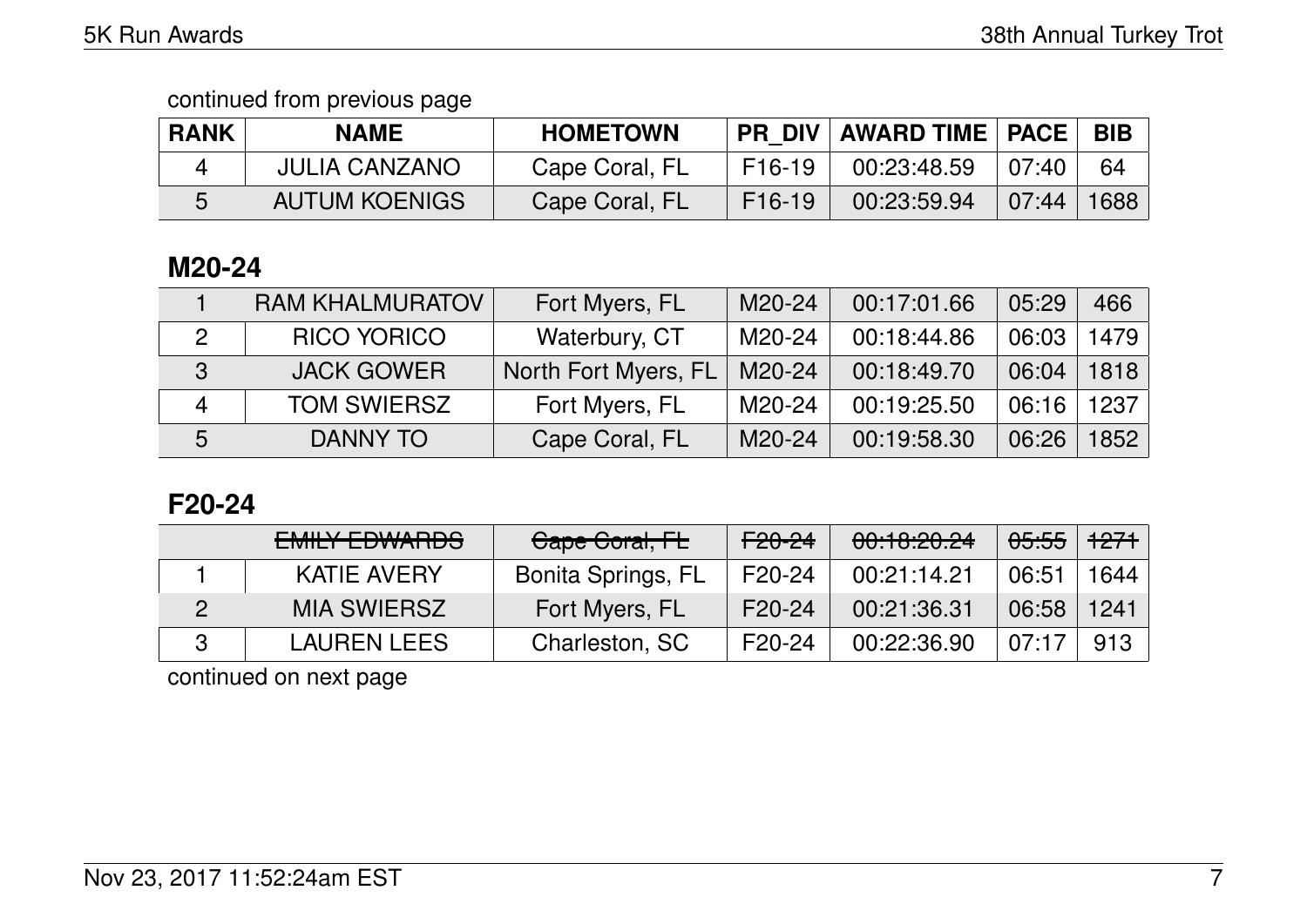| <b>RANK</b> | <b>NAME</b>          | <b>HOMETOWN</b> |                | <b>PR DIV AWARD TIME   PACE</b> |       | <b>BIB</b> |
|-------------|----------------------|-----------------|----------------|---------------------------------|-------|------------|
|             | ELIZABETH MITTAN     | Ashburn, VA     | $\sqrt{20-24}$ | 00:23:16.31                     | 07:30 | 590        |
|             | <b>KRISTEN MITTL</b> | Cape Coral, FL  | F20-24         | 00:23:43.26                     | 07:39 | 937        |

#### **M25-29**

|                          | <b>TAYLOR HENNINGE</b> | Cape Coral, FL   M25-29 | 00:18:15.79 | 05:53 | 1393 |
|--------------------------|------------------------|-------------------------|-------------|-------|------|
| 2                        | <b>JESSE KANE</b>      | Cape Coral, FL   M25-29 | 00:19:26.35 | 06:16 | 1487 |
| 3                        | <b>WILL RODGERS</b>    | Fort Myers, FL   M25-29 | 00:19:26.36 | 06:16 | 871  |
| $\overline{\mathcal{A}}$ | <b>SHANE PACHECO</b>   | Cape Coral, FL   M25-29 | 00:20:14.07 | 06:31 | 1234 |
| 5                        | <b>KENNY HOLLAWAY</b>  | Cape Coral, FL   M25-29 | 00:20:15.75 | 06:32 | 1542 |

### **F25-29**

| KIM MAROON              | Fort Myers, FL | F25-29              | 00:22:13.70 | 07:10 1815     |      |
|-------------------------|----------------|---------------------|-------------|----------------|------|
| <b>SEAN SHERLOCK</b>    | Cape Coral, FL | F25-29              | 00:22:19.55 | 07:12          | 62   |
| ALEXANDRIA NICODEMI     | Tampa, FL      | F <sub>25</sub> -29 | 00:23:29.56 | $07:34$   1573 |      |
| <b>ALEXIS SANDERSON</b> | Carmel, IN     | F25-29              | 00:23:39.17 | 07:37          | 1434 |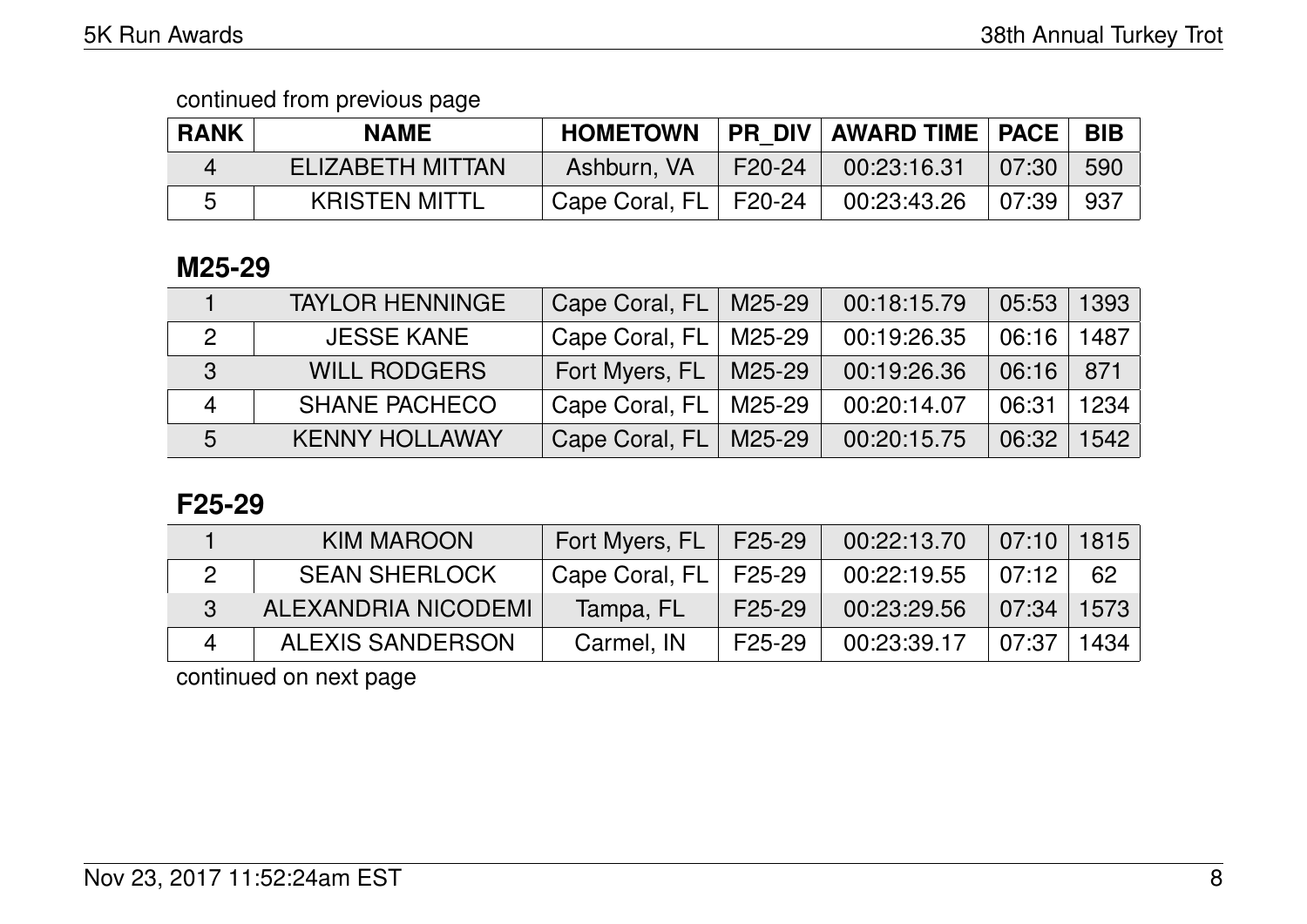| <b>RANK</b> | <b>NAME</b>         | <b>HOMETOWN</b> |        | PR DIV   AWARD TIME   PACE   BIB                                                                                                                                                                                                                                                                                                                                                   |      |
|-------------|---------------------|-----------------|--------|------------------------------------------------------------------------------------------------------------------------------------------------------------------------------------------------------------------------------------------------------------------------------------------------------------------------------------------------------------------------------------|------|
|             | <b>ASHLEY PRADO</b> | Cape Coral, FL  | F25-29 | $\begin{array}{ c c c c c }\hline \rule{0pt}{1.2ex}\rule{0pt}{2.2ex} & \rule{0pt}{2.2ex} \rule{0pt}{2.2ex} & \rule{0pt}{2.2ex} \rule{0pt}{2.2ex} & \rule{0pt}{2.2ex} & \rule{0pt}{2.2ex} \rule{0pt}{2.2ex} & \rule{0pt}{2.2ex} & \rule{0pt}{2.2ex} & \rule{0pt}{2.2ex} \rule{0pt}{2.2ex} & \rule{0pt}{2.2ex} & \rule{0pt}{2.2ex} & \rule{0pt}{2.2ex} & \rule{0pt}{2.2ex} & \rule{$ | 1501 |

## **M30-34**

|                | ROSS LENEHAN            | Cape Coral, FL       | <b>M30-34</b> | 0.40.00.57<br><u>UU.TU.ZU.JT</u> | <del>05:16</del> | +724 |
|----------------|-------------------------|----------------------|---------------|----------------------------------|------------------|------|
|                | <b>JORDAN MAHAN</b>     | Fort Myers, FL       | M30-34        | 00:17:49.05                      | 05:45            | 1861 |
| $\overline{2}$ | <b>JOHN HALLEY</b>      | Fort Myers, FL       | M30-34        | 00:19:10.56                      | 06:11            | 807  |
| $\mathbf{3}$   | <b>EVAN PATAK</b>       | North Fort Myers, FL | M30-34        | 00:20:26.51                      | 06:35            | 213  |
| $\overline{4}$ | <b>ROBERT ZEKANOSKI</b> | Fort Myers, FL       | M30-34        | 00:20:27.05                      | 06:35            | 1839 |
| 5              | <b>CHRIS MOYER II</b>   | Pineland, FL         | M30-34        | 00:20:58.95                      | 06:46            | 227  |

## **F30-34**

| <b>STEPHANIE MAURER</b> | Chattanooga, TN | F30-34 | 00:19:55.70 | 06:25 | 855  |
|-------------------------|-----------------|--------|-------------|-------|------|
| <b>LORI ROBBINS</b>     | Fort Myers, FL  | F30-34 | 00:21:42.89 | 07:00 | 689  |
| <b>DESIREE WELLS</b>    | Fort Myers, FL  | F30-34 | 00:22:17.80 | 07:11 | 161  |
| <b>MIRANDA LAWSON</b>   | Cape Coral, FL  | F30-34 | 00:22:43.52 | 07:19 | 1428 |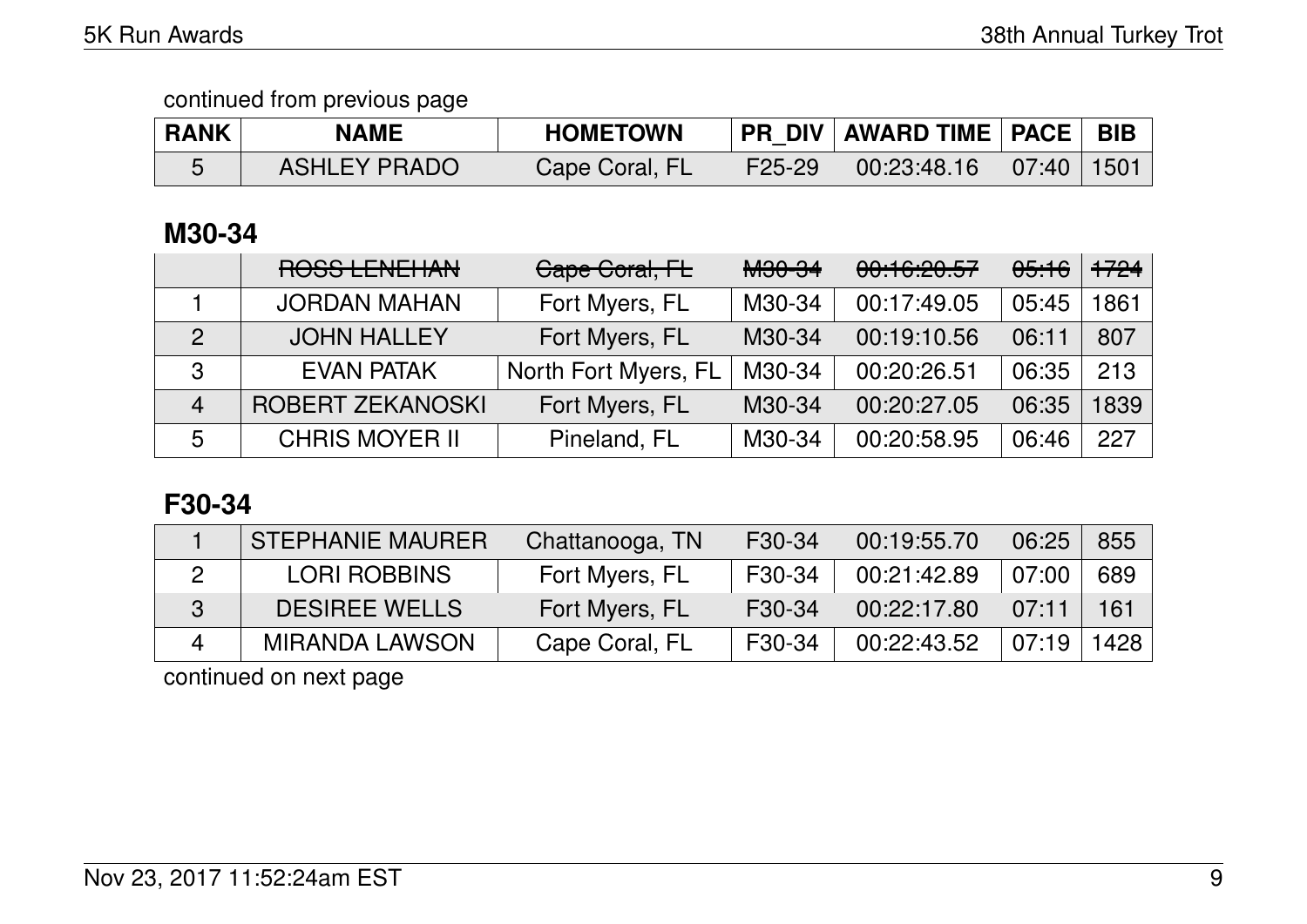| <b>RANK</b> | <b>NAME</b>         | <b>HOMETOWN</b>                                           | PR DIV   AWARD TIME   PACE   BIB |  |
|-------------|---------------------|-----------------------------------------------------------|----------------------------------|--|
|             | <b>RACHEL OLSEN</b> | North Fort Myers, FL   F30-34   00:23:53.97   07:42   958 |                                  |  |

## **M35-39**

|                | <b>GREGORY ADMAN</b>  | Cape Coral, FL       | M35-39 | 00:18:37.78 | 06:00 | 842  |
|----------------|-----------------------|----------------------|--------|-------------|-------|------|
| 2              | <b>GREG BUSH</b>      | North Fort Myers, FL | M35-39 | 00:19:54.48 | 06:25 | 1596 |
| 3              | <b>TYLER DORN</b>     | Indianapolis, IN     | M35-39 | 00:20:28.34 | 06:36 | 1281 |
| $\overline{4}$ | <b>JOSHUA TRABAND</b> | Jacksonville, FL     | M35-39 | 00:22:54.09 | 07:23 | 86   |
| 5              | <b>JUSTIN PATAK</b>   | North Fort Myers, FL | M35-39 | 00:24:21.77 | 07:51 | 212  |

### **F35-39**

|                          | <b>KATHRYN REPPERGER</b> | Cape Coral, FL       | F35-39              | 00:19:58.54 | 06:26 | 1058 |
|--------------------------|--------------------------|----------------------|---------------------|-------------|-------|------|
| 2                        | <b>PRESLIE BARNES</b>    | Saint James City, FL | F35-39              | 00:22:25.85 | 07:14 | 1124 |
| 3 <sup>′</sup>           | <b>STACI STEVENS</b>     | Saint James City, FL | F35-39              | 00:23:18.99 | 07:31 | 1756 |
| $\boldsymbol{\varDelta}$ | <b>HEIDI PAGNAC</b>      | Argyle, MN           | F35-39              | 00:23:49.91 | 07:41 | 46   |
| 5                        | <b>AMANDA DORN</b>       | Indianapolis, IN     | F <sub>35</sub> -39 | 00:23:53.63 | 07:42 | 1282 |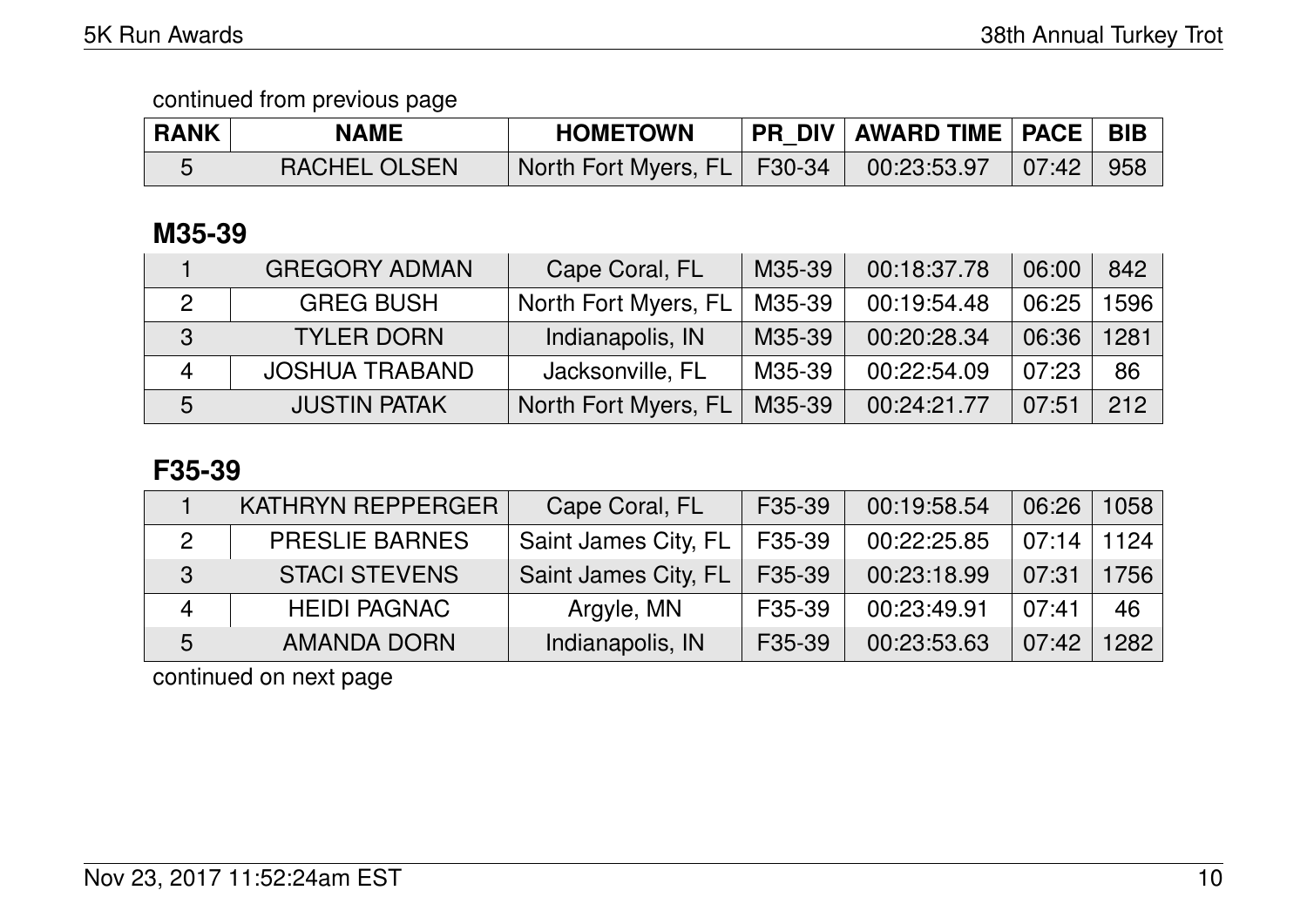| <b>RANK</b> | <b>NAME</b> | <b>HOMETOWN</b> | <b>PR DIV</b> | AWARD TIME   PACE |  | <b>BIB</b> |
|-------------|-------------|-----------------|---------------|-------------------|--|------------|
|-------------|-------------|-----------------|---------------|-------------------|--|------------|

### **M40-44**

|                | <b>WILLIAM VALENTI</b>  | Fort Myers, $FL$   M40-44 |        | 00:18:32.65 | 05:59 | 575  |
|----------------|-------------------------|---------------------------|--------|-------------|-------|------|
| $\overline{2}$ | <b>WISNICK BEAUPLAN</b> | Fort Myers, FL            | M40-44 | 00:18:44.60 | 06:02 | 239  |
| 3              | <b>JEFF EAST</b>        | Fort Myers, FL   M40-44   |        | 00:19:14.66 | 06:12 | 1437 |
| 4              | <b>MARK AMATO</b>       | Cape Coral, FL   M40-44   |        | 00:20:49.60 | 06:43 | 752  |
| 5              | <b>MICHAEL SUCHAN</b>   | Cape Coral, FL   M40-44   |        | 00:21:11.64 | 06:50 | 1047 |

### **F40-44**

|              | <b>BROOK MEDINA</b>    | Fort Myers, FL | F40-44 | 00:22:47.35 | 07:21 | 1233              |
|--------------|------------------------|----------------|--------|-------------|-------|-------------------|
|              | <b>TASHA WALLACE</b>   | Fort Myers, FL | F40-44 | 00:22:47.82 | 07:21 | 1032 <sub>1</sub> |
| $\mathbf{z}$ | <b>EVEQUE SANDRINE</b> | -. US          | F40-44 | 00:23:07.98 | 07:27 | 1033              |
| 4            | <b>NICOLE TANSEY</b>   | Cape Coral, FL | F40-44 | 00:23:39.77 | 07:37 | 1732              |
| 5            | <b>KIM WHOLLEY</b>     | Suwanee, GA    | F40-44 | 00:24:19.20 | 07:50 | 1420              |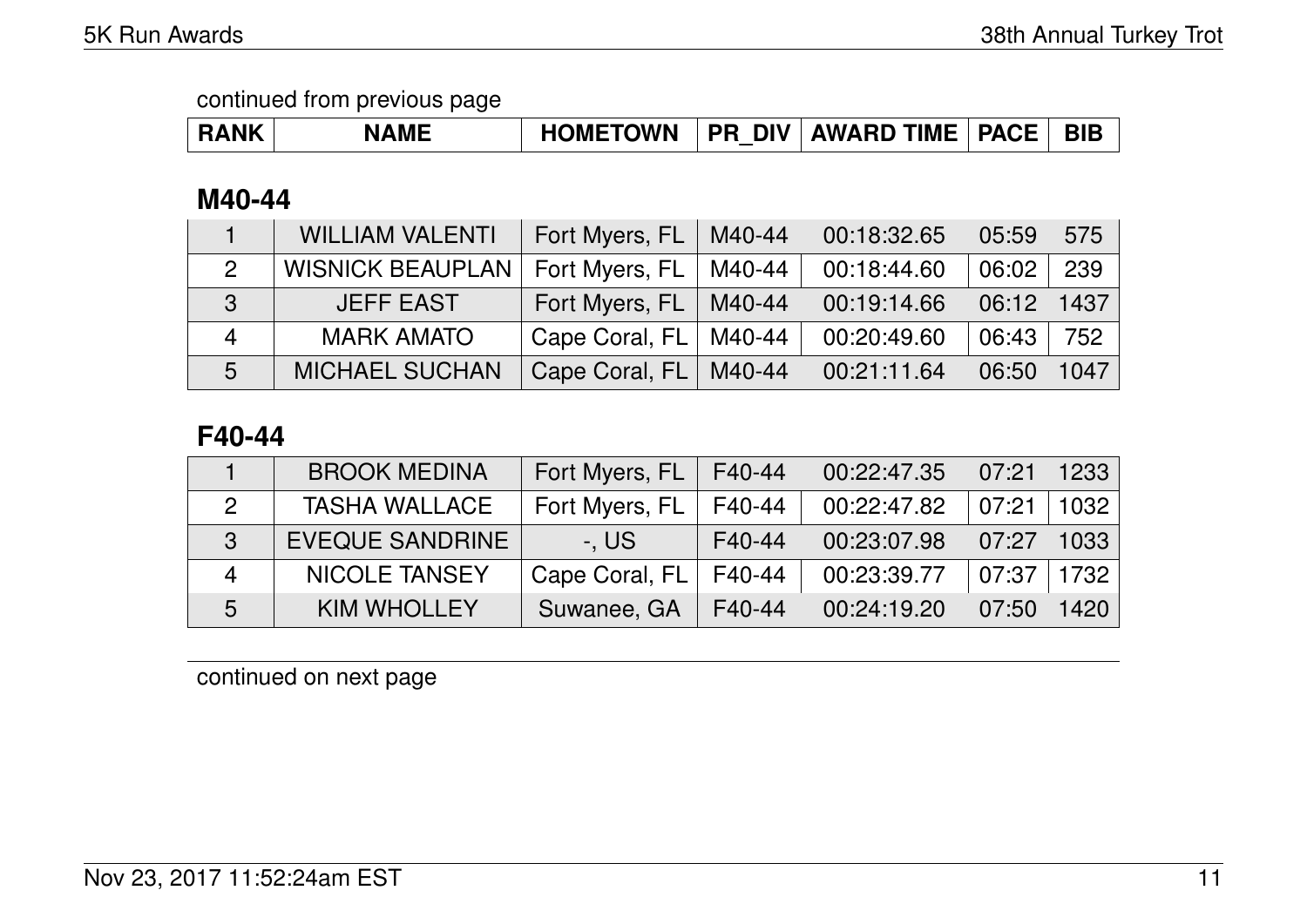| <b>RANK</b>    | <b>NAME</b>            | <b>HOMETOWN</b> | <b>PR DIV</b> | <b>AWARD TIME   PACE</b> |       | <b>BIB</b> |
|----------------|------------------------|-----------------|---------------|--------------------------|-------|------------|
| M45-49         |                        |                 |               |                          |       |            |
|                | <b>TONY BOMBASSARO</b> | Fort Myers, FL  | M45-49        | 00:20:08.39              | 06:29 | 733        |
| $\overline{2}$ | <b>ANTHONY SCIOLI</b>  | Cape Coral, FL  | M45-49        | 00:20:17.99              | 06:33 | 522        |
| $\mathbf{3}$   | <b>TORRIN BRAUCH</b>   | Fort Myers, FL  | M45-49        | 00:20:24.19              | 06:35 | 1881       |
| $\overline{4}$ | <b>SCOTT KASHMAN</b>   | Cape Coral, FL  | M45-49        | 00:20:36.99              | 06:39 | 1142       |
| 5              | <b>AARON OBRIEN</b>    | Fort Myers, FL  | M45-49        | 00:20:45.87              | 06:42 | 644        |

### **F45-49**

|   | JULIE TALBOT             | Arlington Heights, IL | F <sub>45-49</sub> | 00:20:46.93 | 06:42 | +247 |
|---|--------------------------|-----------------------|--------------------|-------------|-------|------|
|   | <b>TRACY DEMARCO</b>     | Cape Coral, FL        | F45-49             | 00:22:36.69 | 07:17 | 1211 |
|   | <b>CHARLOTTE EDWARDS</b> | Cape Coral, FL        | F45-49             | 00:23:11.52 | 07:28 | 1274 |
| 3 | <b>CHARLENE GRECSEK</b>  | Fort Lauderdale, FL   | F45-49             | 00:23:58.90 | 07:44 | 885  |
| 4 | <b>KIRA LITTLE</b>       | Fort Myers, FL        | F45-49             | 00:25:36.95 | 08:15 | 438  |
| 5 | <b>CHRISTINE RICHARD</b> | Leominster, MA        | F45-49             | 00:25:41.98 | 08:17 | 342  |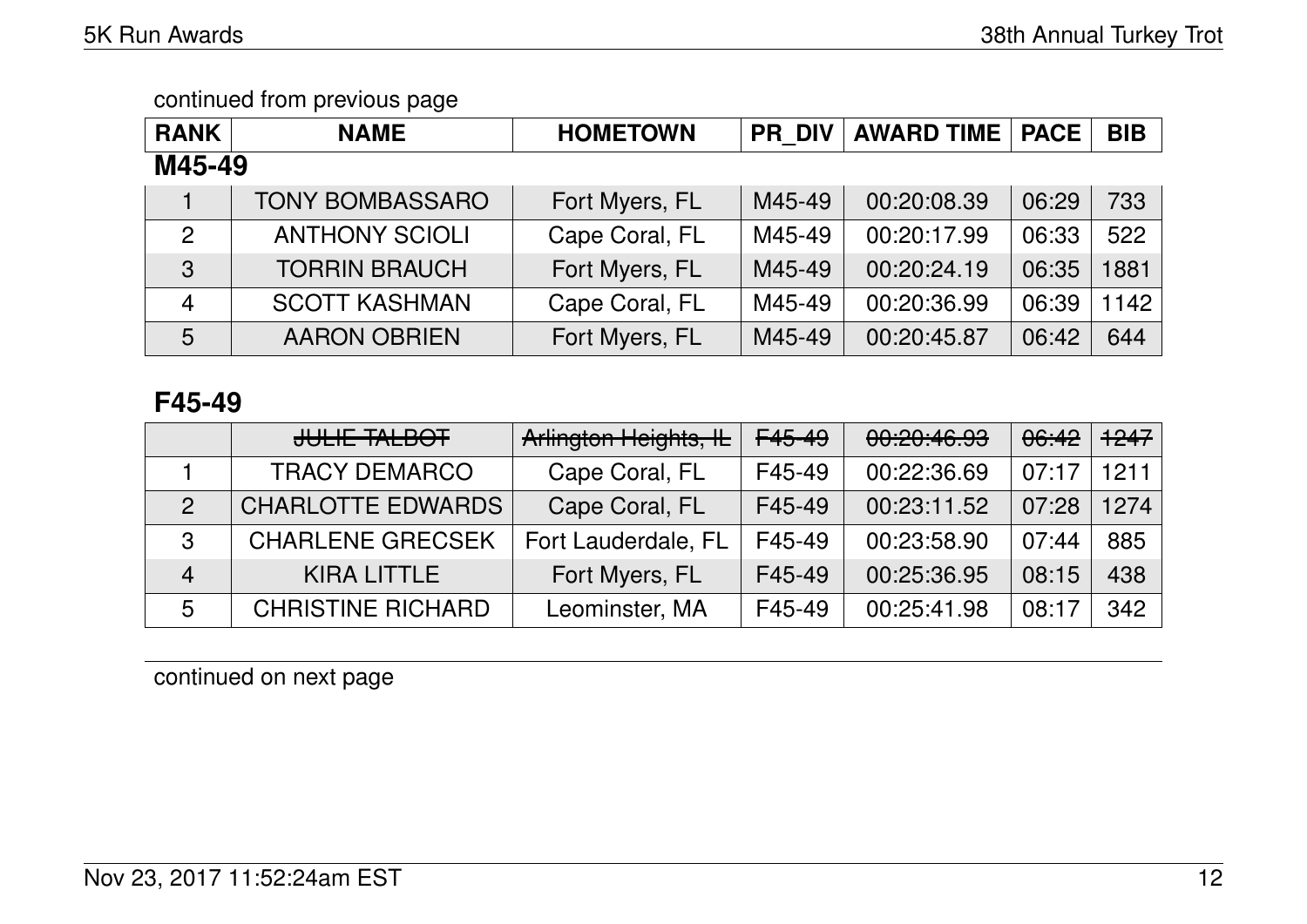| <b>RANK</b>    | <b>NAME</b>            | <b>HOMETOWN</b> | <b>PR DIV</b>      | <b>AWARD TIME</b> | <b>PACE</b>      | <b>BIB</b>      |  |  |
|----------------|------------------------|-----------------|--------------------|-------------------|------------------|-----------------|--|--|
| M50-54         |                        |                 |                    |                   |                  |                 |  |  |
|                | <b>MICHAEL MCHUGH</b>  | Fort Myers, FL  | M50-54             | 00:17:30.58       | <del>05:39</del> | <del>1059</del> |  |  |
|                | CHRIS MEIER            | Cape Coral, FL  | M <sub>50-54</sub> | 00:19:08.31       | 06:10            | $+50$           |  |  |
|                | <b>JOHN HARRIS</b>     | Fort Myers, FL  | M50-54             | 00:19:14.92       | 06:12            | 1668            |  |  |
| $\overline{2}$ | <b>PAUL WHITE</b>      | Aurora, Canada  | M50-54             | 00:19:48.94       | 06:23            | 677             |  |  |
| 3              | <b>MIKE SHEPPARD</b>   | Cape Coral, FL  | M50-54             | 00:21:48.80       | 07:02            | 907             |  |  |
| $\overline{4}$ | <b>JOHN SCOTT</b>      | Cape Coral, FL  | M50-54             | 00:21:58.73       | 07:05            | 470             |  |  |
| 5              | <b>CHAD RICHARDSON</b> | Atlanta, GA     | M50-54             | 00:22:27.72       | 07:14            | 41              |  |  |

### **F50-54**

|                | PATTY ORMSBY        | Fort Myers, FL | <del>F50-54</del> | 00:20:58.81 | <del>06:46</del> | <del>1635</del> |
|----------------|---------------------|----------------|-------------------|-------------|------------------|-----------------|
|                | <b>DONNA HICKEY</b> | Fort Myers, FL | F50-54            | 00:22:45.18 | 07:20            | 1025            |
| 2              | <b>O. FUENTES</b>   | Cape Coral, FL | F50-54            | 00:23:14.80 | 07:29            | 168             |
| 3              | <b>LISA ROETH</b>   | Fort Myers, FL | F50-54            | 00:23:47.40 | 07:40            | 1184            |
| $\overline{4}$ | <b>TINA SUJANA</b>  | Fort Myers, FL | F50-54            | 00:24:07.96 | 07:47            | 1579            |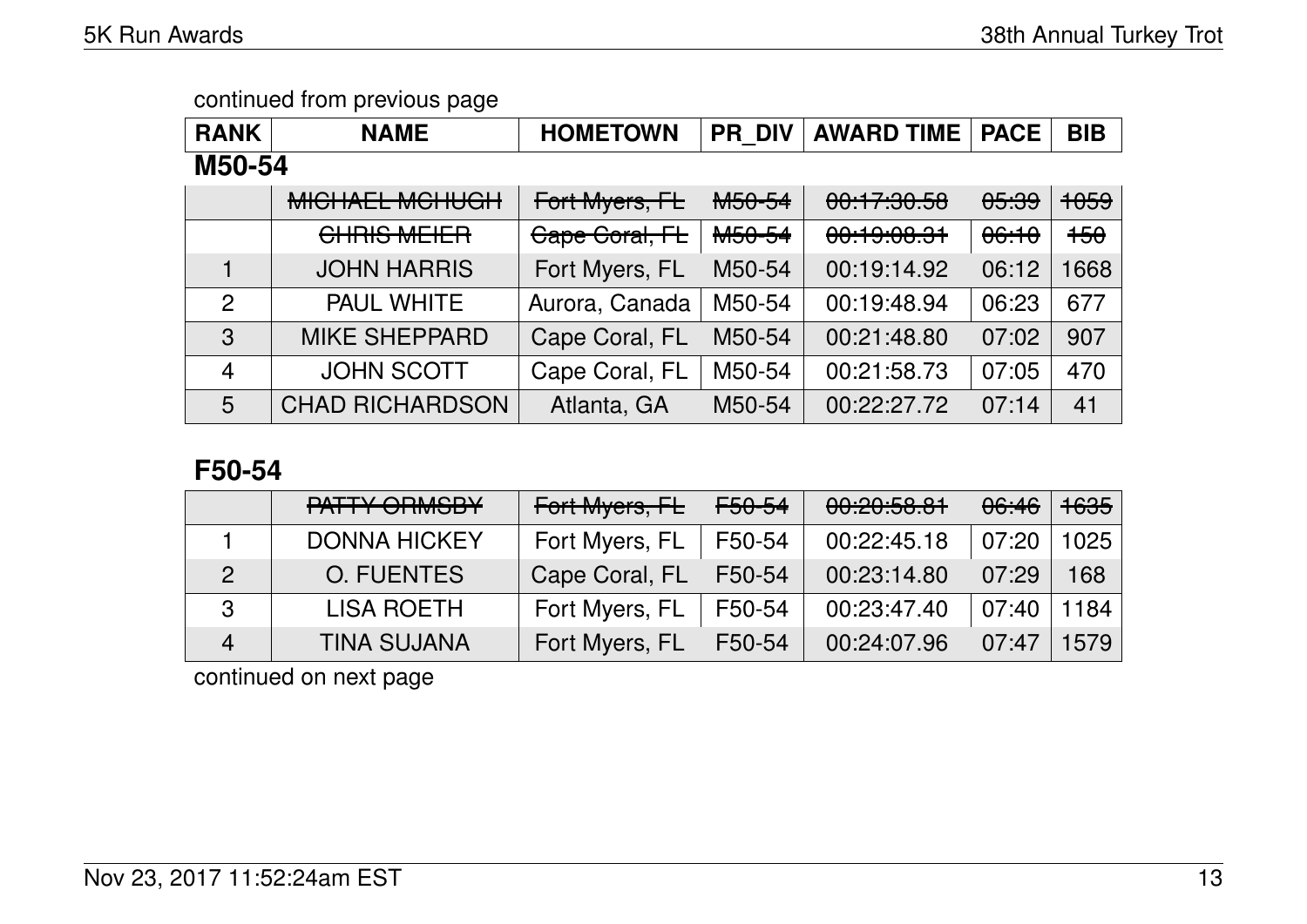| <b>RANK</b> | <b>NAME</b>       | <b>HOMETOWN</b> |        | <b>PR DIV AWARD TIME PACE  </b> |       | <b>BIB</b> |
|-------------|-------------------|-----------------|--------|---------------------------------|-------|------------|
|             | LINDA KERR-SAWYER | Orlando, FL     | F50-54 | 00:24:57.76                     | 08:03 | 68         |

### **M55-59**

|   | <b>RONALD PRABUCKI</b> | Cape Coral, FL   | M55-59 | 00:19:45.52 | 06:22 | 539  |
|---|------------------------|------------------|--------|-------------|-------|------|
|   | <b>GUY TAM</b>         | Lehigh Acres, FL | M55-59 | 00:21:20.07 | 06:53 | 1119 |
| 3 | <b>GARY AUBUCHON</b>   | Cape Coral, FL   | M55-59 | 00:22:04.41 | 07:07 | 1619 |
| 4 | <b>TONY BURKETT</b>    | Fort Myers, FL   | M55-59 | 00:22:08.85 | 07:08 | 1023 |
| 5 | <b>KEITH TUFTE</b>     | Eden Prairie, MN | M55-59 | 00:23:13.48 | 07:29 | 121  |

### **F55-59**

|   | <b>LISA JONES</b>        | Medford, NJ      | F55-59 | 00:24:06.78 | 07:46 | 904 |
|---|--------------------------|------------------|--------|-------------|-------|-----|
| 2 | <b>SUSAN JASINSKI</b>    | Hallandale, FL   | F55-59 | 00:25:56.55 | 08:22 | 898 |
| 3 | <b>SUSAN VALENTIA</b>    | Lehigh Acres, FL | F55-59 | 00:28:10.59 | 09:05 | 873 |
| Δ | <b>MELINDA PENSINGER</b> | Fort Myers, FL   | F55-59 | 00:28:12.75 | 09:05 | 249 |
| 5 | <b>SANDY TAYLOR</b>      | Alva, FL         | F55-59 | 00:29:08.27 | 09:23 | 443 |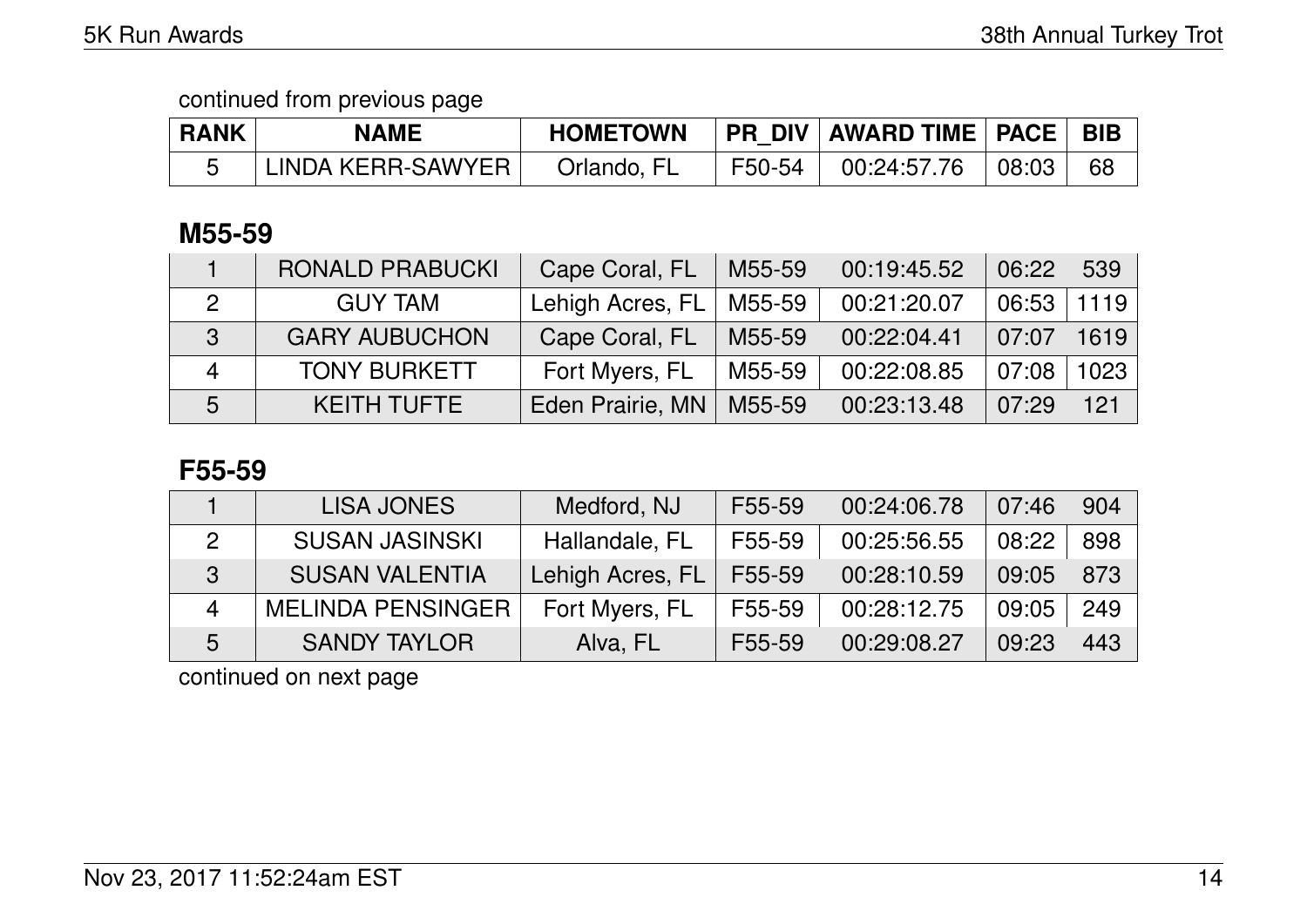| <b>RANK</b> | <b>NAME</b> | <b>HOMETOWN</b> | <b>DIV</b><br><b>PR</b><br>__ | <b>AWARD TIME</b> | <b>PACE</b> | <b>BIE</b> |
|-------------|-------------|-----------------|-------------------------------|-------------------|-------------|------------|
|-------------|-------------|-----------------|-------------------------------|-------------------|-------------|------------|

### **M60-64**

|                | <b>DUTOU CAIMANIO</b><br><b>DUTUITUAIIVIAIVU</b> | Youngstown, OH  | <b>M60-64</b> | 00,00,50,57<br><u>UU. CU. UU. UU</u> | 06:44 | 429  |
|----------------|--------------------------------------------------|-----------------|---------------|--------------------------------------|-------|------|
|                | <b>FRANK VECCHIONE</b>                           | Fort Myers, FL  | M60-64        | 00:23:47.80                          | 07:40 | 1296 |
| $\mathcal{P}$  | <b>ED PERES</b>                                  | Fort Myers, FL  | M60-64        | 00:23:51.41                          | 07:41 | 1743 |
| 3              | <b>ERIC FREEDMAN</b>                             | Cape Coral, FL  | M60-64        | 00:24:12.37                          | 07:48 | 1525 |
| $\overline{4}$ | <b>ROBERT BOLDUC</b>                             | Tallahassee, FL | M60-64        | 00:24:14.30                          | 07:49 | 358  |
| 5              | <b>PETER BOERLIN</b>                             | Cape Coral, FL  | M60-64        | 00:24:16.62                          | 07:49 | 151  |

## **F60-64**

|                          | <b>MARY BETH LEES</b>  | Cape Coral, FL       | F60-64 | 00:26:21.38 | <del>08:29</del> | $9+4$ |
|--------------------------|------------------------|----------------------|--------|-------------|------------------|-------|
|                          | <b>LEIGH LINGWALL</b>  | Bokeelia, FL         | F60-64 | 00:27:14.78 | 08:47            | 674   |
|                          | <b>ANNIE HOUBEN</b>    | Sebringville, Canada | F60-64 | 00:27:53.82 | 08:59            | 749   |
|                          | <b>FRANCINE GOLDEN</b> | Lehigh Acres, FL     | F60-64 | 00:29:19.01 | 09:27            | 59    |
| $\boldsymbol{\varDelta}$ | <b>ROSANNE POWERS</b>  | Cape Coral, FL       | F60-64 | 00:29:28.96 | 09:30            | 1369  |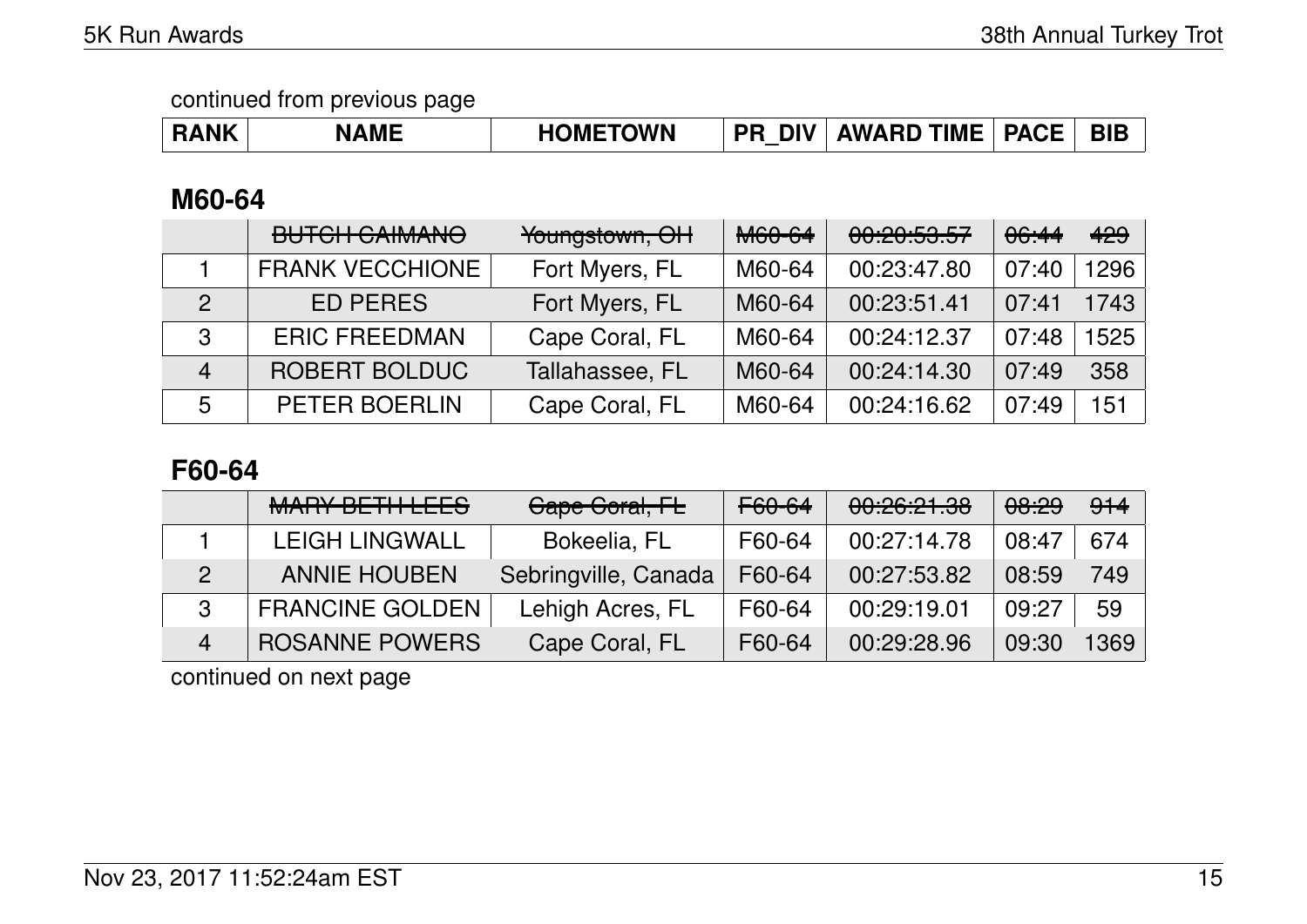| <b>RANK</b> | <b>NAME</b>          | <b>HOMETOWN</b> | <b>PR DIV</b> | AWARD TIME   PACE |                    | <b>BIB</b> |
|-------------|----------------------|-----------------|---------------|-------------------|--------------------|------------|
|             | <b>MAGGIE MILLER</b> | Fort Myers, FL  | F60-64        | 00:30:22.58       | $\overline{09:47}$ | 107        |

## **M65-69**

|              | <b>IVAN VEGA</b>     | Cape Coral, FL | M65-69 | 00:22:47.42 | 07:21 | 662  |
|--------------|----------------------|----------------|--------|-------------|-------|------|
|              | <b>BILL PACHECO</b>  | Cape Coral, FL | M65-69 | 00:25:18.65 | 08:09 | 1236 |
| $\mathbf{3}$ | <b>JOHN BATES</b>    | Captiva, FL    | M65-69 | 00:25:52.36 | 08:20 | 1533 |
|              | <b>RICH LEAR</b>     | Fishers, IN    | M65-69 | 00:26:39.97 | 08:35 | 1475 |
| 5            | <b>LEONARD TERRY</b> | Bokeelia, FL   | M65-69 | 00:28:54.96 | 09:19 | 462  |

### **F65-69**

|    | <b>CHERYLL DUQUETTE</b> | Cape Coral, FL       | F65-69 | 00:28:03.44 | 09:02 | 92   |
|----|-------------------------|----------------------|--------|-------------|-------|------|
|    | <b>ANKE HILDRETH</b>    | North Fort Myers, FL | F65-69 | 00:29:01.33 | 09:21 | 1027 |
| -3 | <b>CJ QUIGGLE</b>       | Fort Myers, FL       | F65-69 | 00:31:45.15 | 10:14 | 755  |
|    | <b>SUE JUSTIN</b>       | Cape Coral, FL       | F65-69 | 00:33:16.04 | 10:43 | 707  |
| 5  | <b>MERCEDES AREZZO</b>  | Fort Myers, FL       | F65-69 | 00:33:58.30 | 10:57 | 547  |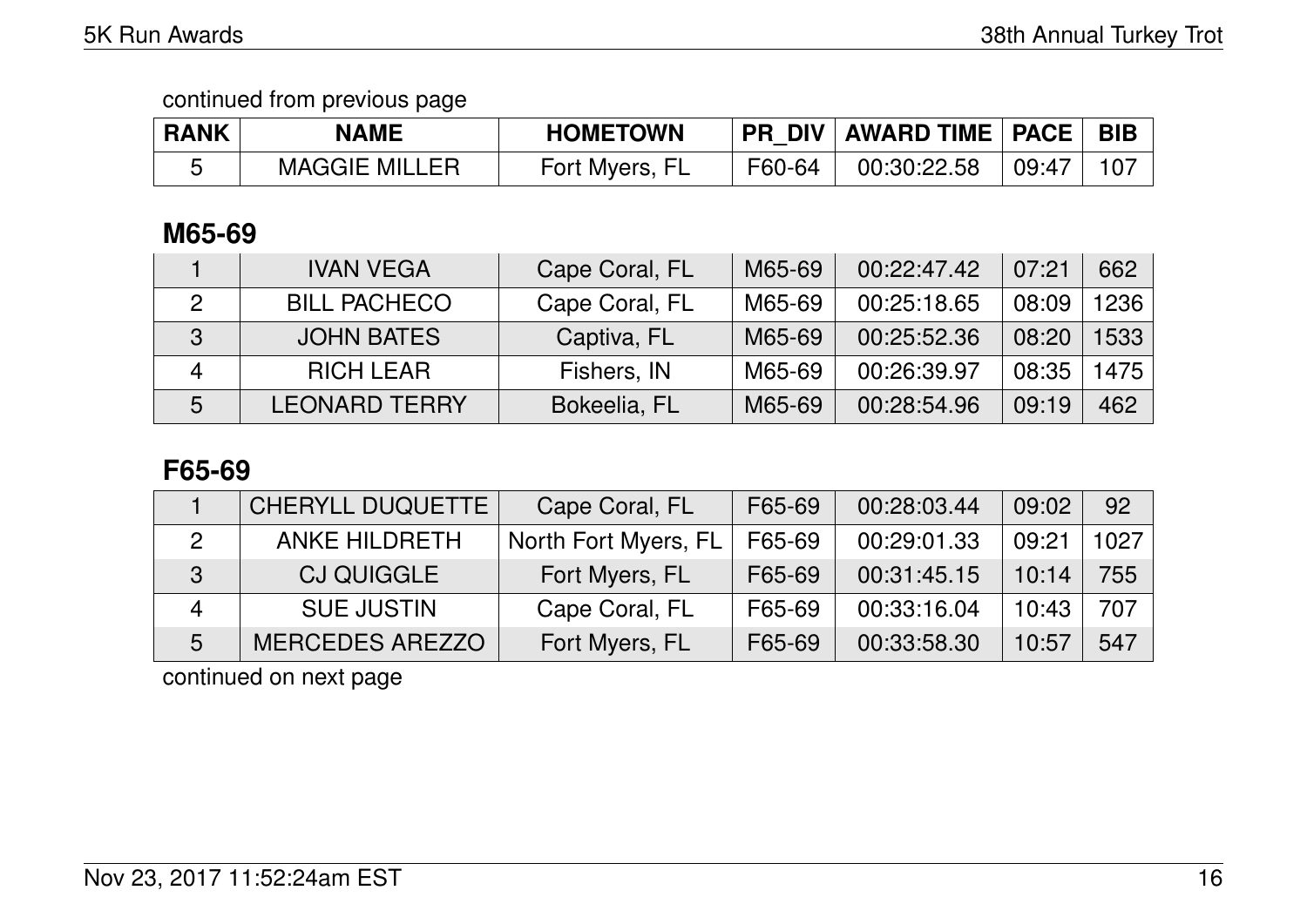continued from previous page

| <b>RANK</b><br>n. | AME<br>N, | <b>HOMETOWN</b> | <b>DIV</b><br>PR | <b>TIME</b><br>AWARD <sup>*</sup> | <b>PACE</b> | <b>BIE</b> |
|-------------------|-----------|-----------------|------------------|-----------------------------------|-------------|------------|
|-------------------|-----------|-----------------|------------------|-----------------------------------|-------------|------------|

### **M70-74**

|              | <b>MICHAEL SELLNER</b> | Estero, FL           | M70-74 | 00:24:40.58 | 07:57 | 543  |
|--------------|------------------------|----------------------|--------|-------------|-------|------|
| 2            | <b>LOU MARJON</b>      | North Fort Myers, FL | M70-74 | 00:25:52.36 | 08:20 | 1306 |
| $\mathbf{3}$ | <b>BILL YOUNG</b>      | Fort Myers, FL       | M70-74 | 00:25:54.64 | 08:21 | 1693 |
| 4            | <b>ROCKY MADDEN</b>    | Fort Myers Beach, FL | M70-74 | 00:27:00.66 | 08:42 | 832  |
| 5            | <b>DONALD VOIGT</b>    | Fort Myers Beach, FL | M70-74 | 00:27:20.89 | 08:49 | 1034 |

## **F70-74**

|                | <b>JEAN O'BRIEN</b>      | Fort Myers, FL       | F70-74 | 00:33:01.33 | 10:38 | 883  |
|----------------|--------------------------|----------------------|--------|-------------|-------|------|
| 2              | KATHERINE CANADY-MURDOCH | North Fort Myers, FL | F70-74 | 00:33:03.29 | 10:39 | 220  |
| -3             | <b>SUSAN KEENER</b>      | Maryville, TN        | F70-74 | 00:33:20.82 | 10:45 | 1048 |
| $\overline{4}$ | <b>SANDI FAUST</b>       | North Fort Myers, FL | F70-74 | 00:35:44.22 | 11:31 | 667  |
| 5              | <b>JOY TURKO</b>         | Fort Myers, FL       | F70-74 | 00:38:21.49 | 12:21 | 280  |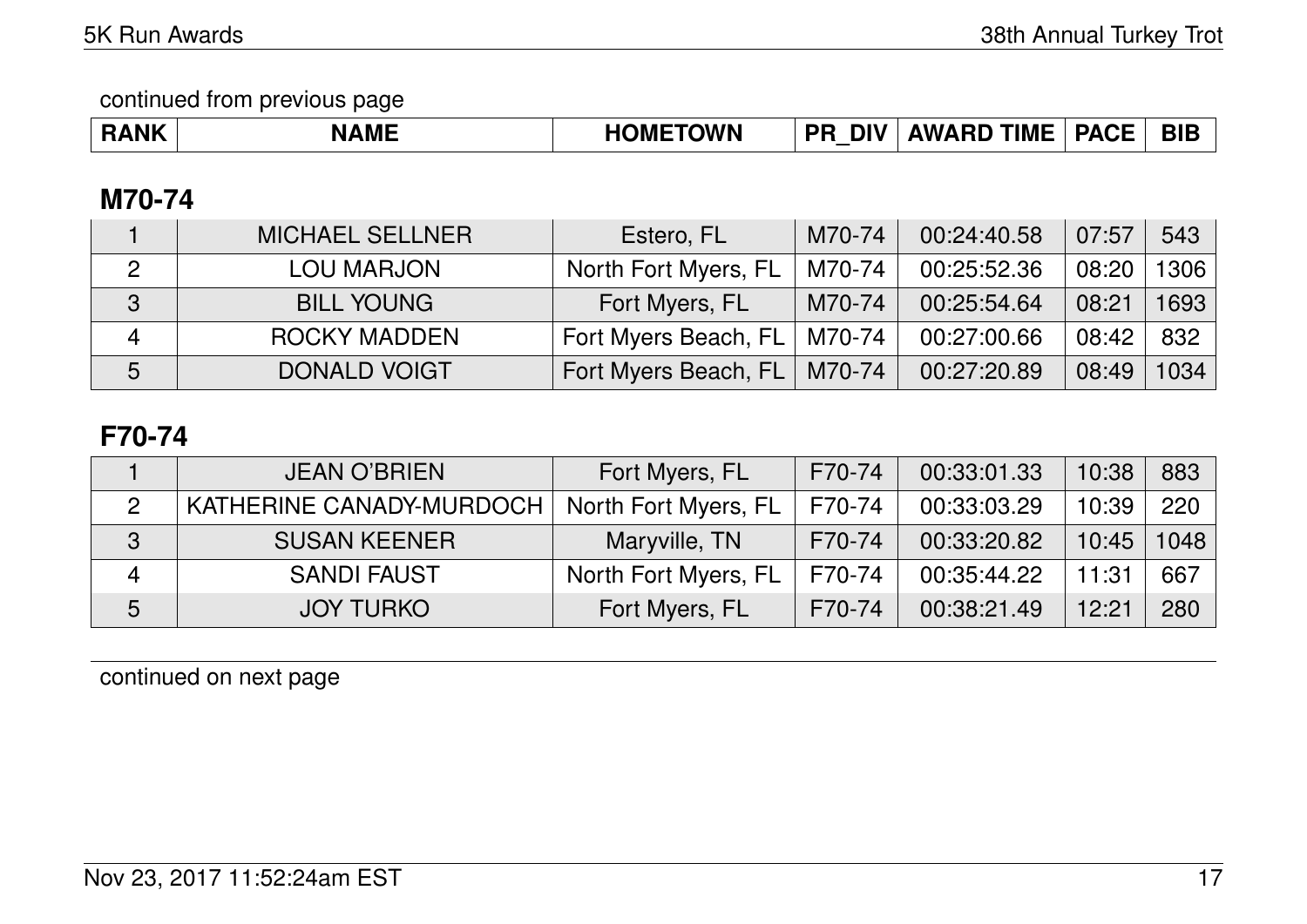| <b>RANK</b>     | <b>NAME</b>                | <b>HOMETOWN</b>      | <b>PR DIV</b> | <b>AWARD TIME   PACE</b> |       | <b>BIB</b> |
|-----------------|----------------------------|----------------------|---------------|--------------------------|-------|------------|
| M75-99          |                            |                      |               |                          |       |            |
|                 | <b>BRUCE HILDRETH</b>      | North Fort Myers, FL | M75-99        | 00:32:21.83              | 10:26 | 1028       |
| $\overline{2}$  | <b>HOWARD ANDERSON</b>     | Fort Myers, FL       | M75-99        | 00:34:07.80              | 11:00 | 333        |
| $\mathbf{3}$    | <b>JOHN GRAY</b>           | Fort Myers Beach, FL | M75-99        | 00:36:10.01              | 11:39 | 990        |
| $\overline{4}$  | <b>CHARLES M. MATTISON</b> | Cape Coral, FL       | M75-99        | 00:38:52.48              | 12:31 | 85         |
| $5\overline{)}$ | <b>CHRIS BROOKHOUSE</b>    | Sanibel, FL          | M75-99        | 00:39:51.50              | 12:50 | 50         |

### **F75-79**

| VIRGINIA PROVO       | Cape Coral, FL | F75-79 | 00:49:21.05 | 15:54 | 441  |
|----------------------|----------------|--------|-------------|-------|------|
| <b>SALLY GORE</b>    | Fort Myers, FL | F75-79 | 00:54:55.50 | 17.41 | 536  |
| <b>CAMILLE SARRO</b> | Cape Coral, FL | F75-79 | 01:08:26.67 | 22:02 | 1268 |

### **M80-120**

| <b>DON PRATT</b>       | Monticello,    | M80-120 | 00:38:39.27 | 12:27 | 600  |
|------------------------|----------------|---------|-------------|-------|------|
| <b>MARION L SANTIN</b> | Fort Myers, FL | M80-120 | 00:41:19.13 | 13:18 | 1607 |